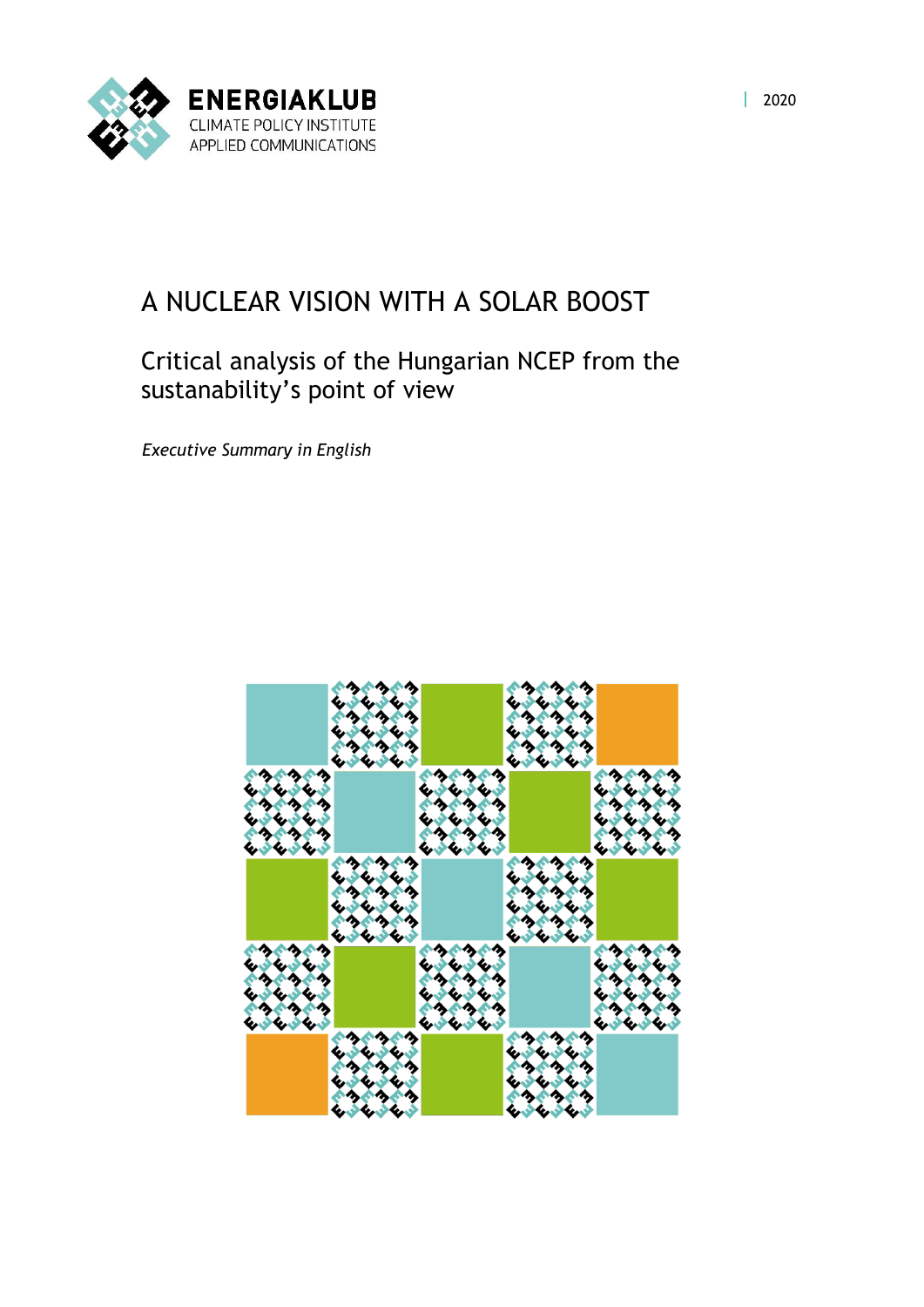## **CRITICAL ANALYSIS OF THE HUNGARIAN NCEP FROM THE SUSTANABILITY'S POINT OF VIEW**

**Authors:**

Dr. Béla Munkácsy - Energiaklub Csaba Csontos - Energiaklub László Magyar - Energiaklub Kata Győri - Energiaklub Dr. Fanni Sáfián – Hungarian Energy Efficiency Institute



ENERGIAKLUB, June 2020.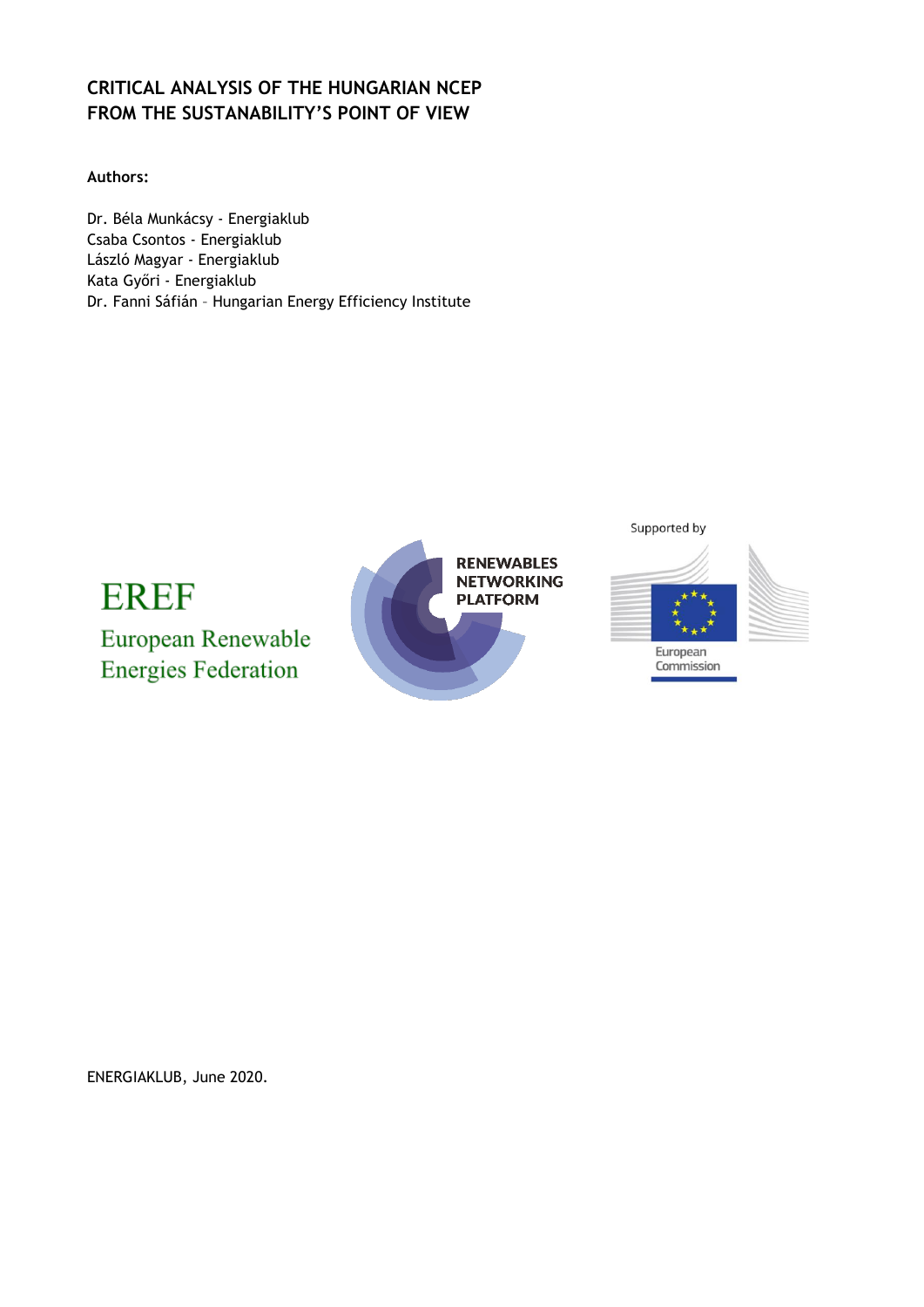## EXECUTIVE SUMMARY IN ENGLISH

In accordance with the obligations set by the European Union, Hungary has also prepared its National Energy and Climate Plan for the next 10 years. The document sets out comprehensive goals and measures through which Hungary intends to reduce its energy consumption and carbon dioxide emissions by 2030, as well as increase the role of energy efficiency and the share of renewable energy sources.

The **key objectives** identified in the document are: a) **energy sovereignty**; (b) **energy security**; (c) **maintaining the results of the utility cost reduction programme**; (d) **decarbonisation of the energy production**. Most of these goals can be agreed upon, but the way of implementation is questionable from different aspects. Achieving "energy sovereignty" **through nuclear power generation, which requires Russian technology and Russian fuel import**, is certainly not leading into the direction of energy sovereignty in this area which is of national strategic importance. "**Energy security**" can be questioned because of the dependency indicated just above, as well as due to the vulnerability of a centralized electricity system that concentrates a significant part of its capacity in one geographical point. "**Maintaining the results of the utility cost reduction programme**" is questionable in several respects, as this package of measures has generated several serious problems in recent years. Regarding this sector, it mainly means a barrier to energy efficiency investments and to the transition to renewable energy sources (Szép, T. S. – Weiner, Cs. 2020). "**Decarbonisation of energy production**" is also an important goal, but the method as well as the dominant application of nuclear energy does not fulfil neither the scientific nor the practical requirements. Countries that are at the forefront of the energy transition are already producing electricity without nuclear energy and do not intend to change this direction. As claimed by several independent analyses, it would be possible to ensure the energy demand of society and the economy in Hungary without nuclear energy (Munkácsy B. et al. 2011; Felsmann, B. et al. 2014; Sáfián, F. 2015; Lechtenböhmer, S. 2016).

In terms of specific indicators, the plan sets ambitious targets in some areas, but the ideas outlined are certainly insufficient in several segments. **A key issue**, for example, is the **projected growth in primary domestic energy consumption**, which is projected to increase from 1117 PJ in 2017 to more than 1284 PJ by 2030, which is **an increase of 15%.** This does not meet the expectations of environmental and climate protection, nor the declining consumption trends of developed economies, and it is difficult to explain with the expected decline of the population.

Clearly, also due to this vision of the expected growth, the NECP outlines only a little progress regarding CO2 emission reduction compared to the targets set in the **Paris Agreement on Climate Change** and the commitments made by other EU Member States. A significant part of the 40% emission reduction has been already achieved (compared to the base year of 1990), so in the next decade only a 12% reduction (from 63.8 million tons in 2017 to 56.2 million tons) should be outlined. At the same time, this pace is certainly insufficient to achieve long-term climate protection goals and to mitigate climate change, as **Hungary will still have annual carbon emissions of over 43 million tons by 2050 if the track of the NECP is followed**.

These worryingly modest emission ideas are clearly closely linked to the aims of (a) energy efficiency, (b) conscious energy use and (c) renewable energy sources, which are also in many respects very modest - or even debatable.

- a) **The issue of energy efficiency**, which is rather lightly discussed, raises a number of issues. In terms of content, the NEKT is also arguable because the planned measures do not consider energy efficiency as a primary target area (while the "maximum and sustainable exploitation" of domestic non-conventional hydrocarbon sources is declared in the climate plan...). We also cannot get the impression from the text nor from its mentality that **the energy sector is responsible for 65- 70 percent of Hungary's dramatically expanding ecological footprint** (the methodology is accepted by the UN, used by several countries as an official indicator), therefore it is certainly necessary to reduce and restructure the consumption: "*Naturally, reducing energy [consumption] is a priority, but in the case of economic growth, neither industry nor transport energy use cannot be limited*". This phrasing reveals that the Hungarian government did not understand that **achieving emission reductions should be the primary goal**, namely without loopholes! However, this is not recommended through restrictive measures, but through regulations (legal and market instruments) that are widely used in the EU (and around the world) and by raising energy awareness. The above elementary errors therefore prove that an immediate and radical change of approach is needed in the economic and environmental policy of the Hungarian government!
- b) **Energy awareness**, as another means of reducing consumption and integrating renewable energy sources, is one of the rather neglected topics of the NECT. The document presents it only as a sketched idea, which will have to be run up somehow in the future, but only faint references can be read in the material.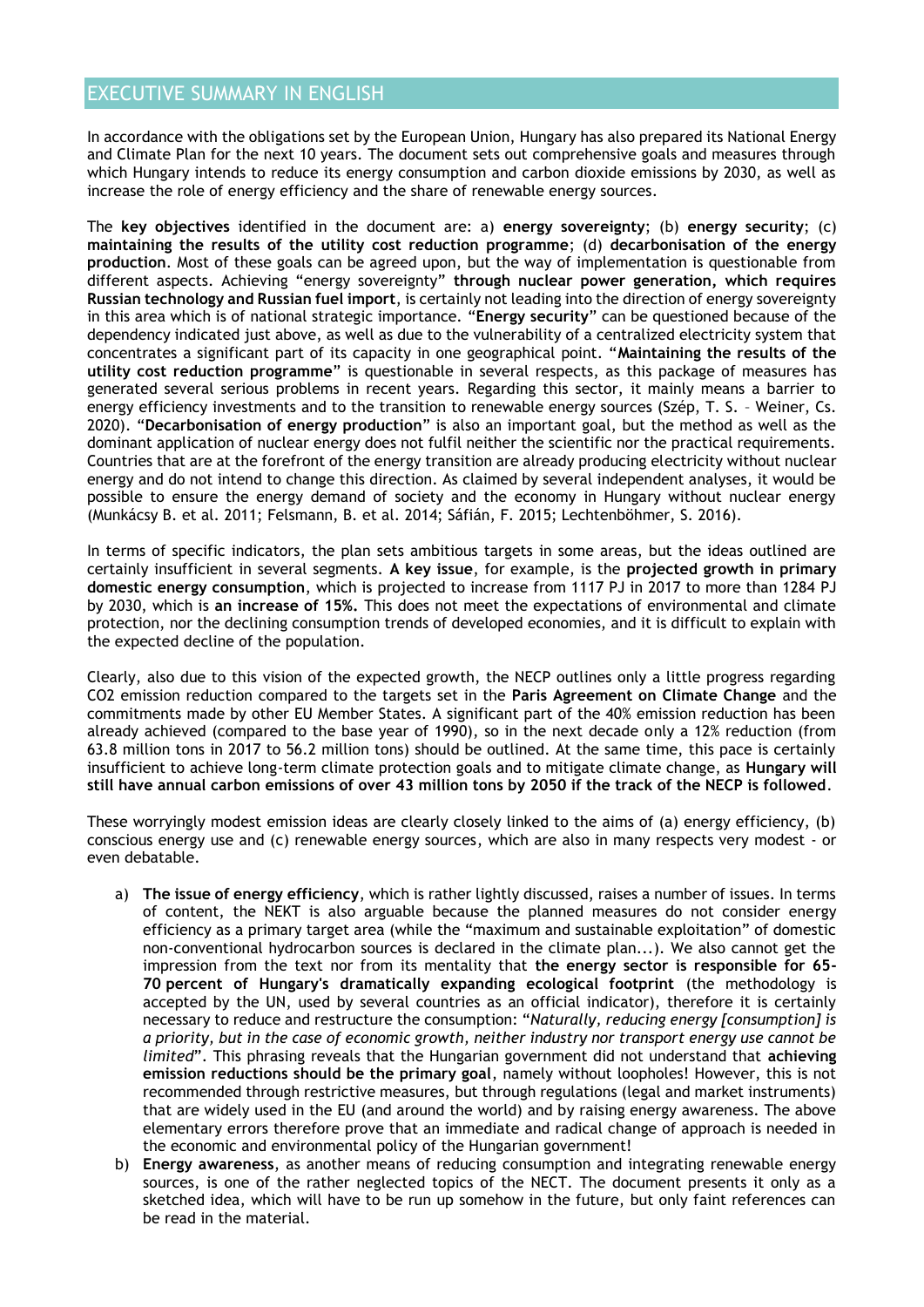c) The third key element of the energy revolution in Europe is the **use of renewable energy sources**. According to EUROSTAT, **Hungary is the only EU Member State where the share of renewable energy sources has been declining every year since 2013** (Eurostat 2019b). Therefore, it is no wonder that there are no ambitious plans in this area either, as the target of the 21% RES share (in gross final energy consumption) is significantly below the EU average. EU Member States have already set an average target of 32% by 2030, thus promoting their energy independence, increasing the number of jobs and reducing the burden on the environment.

Regarding to the role of renewable energy sources, serious concerns arise about the targets. First of all, the systemic consequences of the idea of the **one-sided expansion of solar PVs** and the **unnatural discouragement of wind energy** (Antal M. 2019) appear as worrying elements for expert observers. Regarding the latter technology, it can be stated with certainty that the cost of return and the good capacity factor of the existing ageing wind farms (compared to the European level) as well as the nature conservation aspects also claims the advantages and the competitiveness of this technology. With regard to **biomass**, the intentions of the NEKT are not explicit, as it does not clarify to what extent will the planned 80% capacity increase be based on biomass waste-based biogas technology or firewood or intensively farmed solid biomass. It should be emphasized that the current form of biomass use in Hungary already raises serious sustainability concerns, as – in some important fields, as firewood usage – the rate of consumption is already exceeding the rate of reproduction, even in densely forest-covered areas (Harmat Á. et al. 2018).



*Evolution of the installed power capacity according to the NECP*

How should Hungary's energy strategy be altered to fulfil its role? In the first place, the targets and the measures to achieve them should be adjusted to the challenges of climate change. Improving energy efficiency should be considered as a priority at every step of the energy chain, but especially at consumption. Furthermore, we consider the radical acceleration of the pace of building energy renovations to be of paramount importance including the avoidance of suboptimal solutions and the utilization of waste heat. In terms of awareness, a radical change is needed compared to the current status. We would place a much greater emphasis on trainings at all possible levels especially regarding expert knowledge and consumer awareness in order to catch up with the forefront in Europe. Regarding renewable energy sources, based on the results of Hungarian alternative energy models, the share of renewables in electricity generation could have increased to 30-40% between 2010 and 2030. To optimize the utilization of the renewable potential and to get closer to the shares above, several changes would be necessary as soon as possible, inter alia: a) appropriate financial and regulatory support (introduction of flexible tariff system and widespread distribution of smart energy solutions); b) the immediate lifting of restrictions on wind energy installations; c) the restructuring of METÁR, where the capacity expansion of other technologies than solar PV, for example the flexible biomass waste-based biogas technology, should be supported. According to independent research, the wind and biomass waste-based biogas technical potentials are 93 and 80 PJ/year, respectively (Munkácsy B. et al. 2011); meanwhile their recent electricity production is only 2.5 and 1.0 PJ, respectively. In the field of heating the document has a firewood-based concept for the household level, despite the local air pollution problems and its overconsumption. Excess heat and other ambient heat utilisations, as air source and ground source heat pumps, should have been mentioned as important development areas. Some of the relevant figures of the NECP does not indicate of these possibilities, the geothermal energy is the only one, which is mentioned frequently, however they can utilize the heat sources of much deeper